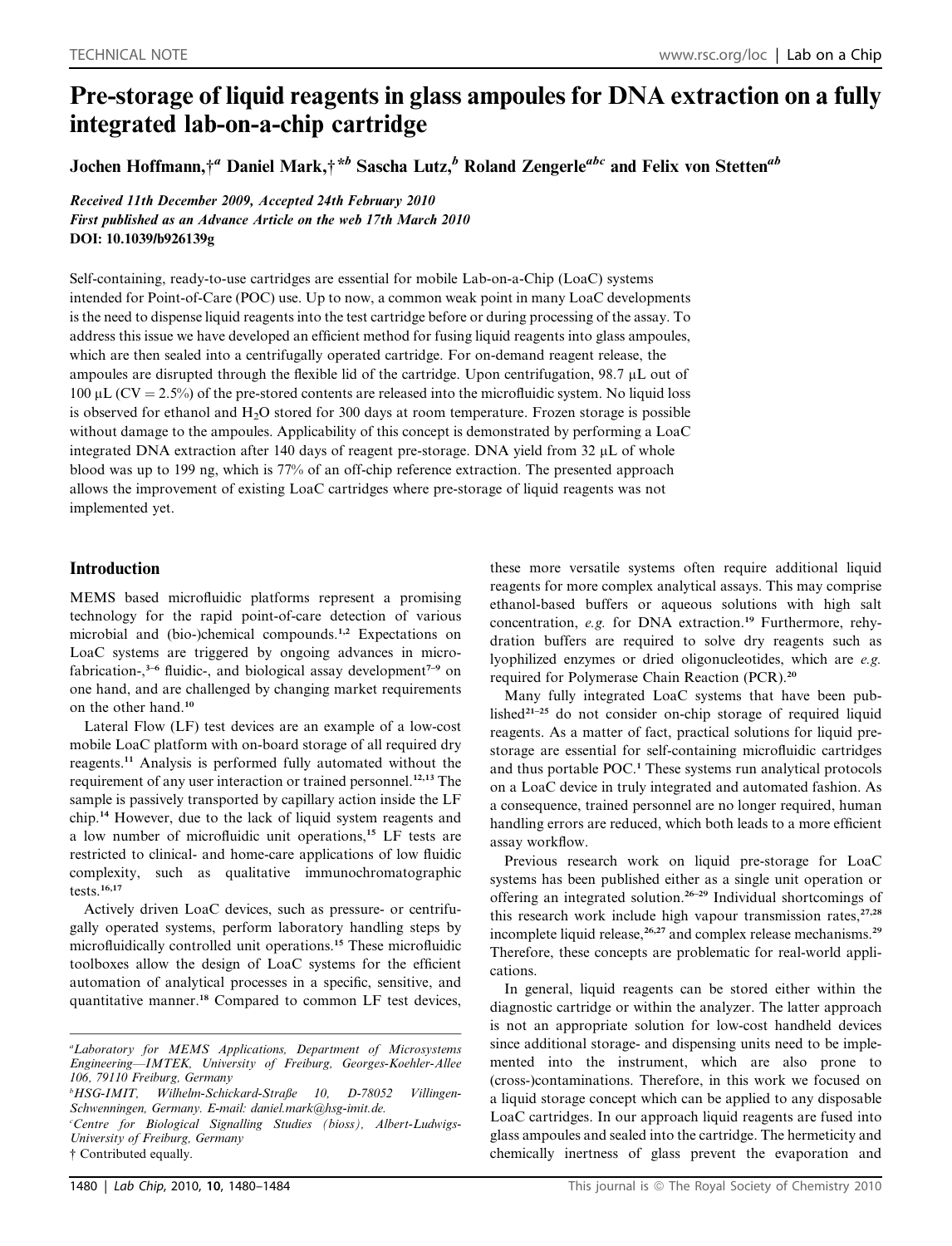degradation of the encapsulated liquids. The simple but reliable release mechanism guarantees a fast and defined opening of the glass ampoule and a complete transfer of its content into a microfluidic system. Applicability of this approach is demonstrated by performing a LoaC integrated DNA extraction after 140 days of reagent pre-storage.

## **Experimental**

Glass is an excellent material for long-term stable liquid encapsulation due to its vapour barrier properties as well as chemical inertness towards biological and chemical compounds. As a material for the microfluidic cartridge cyclic olefin copolymer (COC) is chosen due to its unique properties such as optical transparency, moisture barrier, high water vapour resistance and temperature resistance compared to other typical polymers.<sup>30</sup>

#### Functional principle and design

Liquid-filled glass ampoules are sealed into a microfluidic cartridge. For reagent release, the ampoules are disrupted by locally exerting mechanical force with a fingertip through the elastic lid of the cartridge. Released content is centrifugally displaced into the fluidic periphery through a filter structure inhibiting glass shivers from being forwarded into the fluidic system (Fig. 1).

Storage reservoirs holding  $100 \mu L$  ampoules have dimensions of 16 mm  $\times$  5.1 mm  $\times$  5.1 mm. Filter structures consist of three quadratic (400  $\mu$ m  $\times$  400  $\mu$ m) microchannels connecting storage reservoir and fluidic system.

### DNA extraction cartridge

Genomic DNA is extracted from the blood of a healthy lab member within a fully integrated LoaC cartridge using components of a commercial DNA-extraction kit (QIAamp DNA Blood Kit Mini 250, Qiagen, Hilden, Germany). The extraction protocol given by the supplier has been previously transformed into microfluidic unit operations,<sup>15</sup> which are realized by a disk shaped microfluidic cartridge. $31$  In this work, the existing



Fig. 1 Schematics of storage and release within a centrifugally operated LoaC system: (a) enclosed air bubble, (b) filter structure consisting of  $400 \mu M$  wide bars for retaining glass shivers, (c) glass ampoule, and (d) crushed glass ampoule.

cartridge design was complemented by embedding all required reagents into the modified disk. As depicted in Fig. 2, the selfcontaining cartridge comprises three glass ampoules, an inlet reservoir, a silica extraction matrix, and a liquid switching chamber guiding liquids—depending on the spinning direction either to the waste reservoir or to the elution reservoir (purified DNA).<sup>32</sup> The glass ampoules contain 100  $\mu$ L of buffers (2 times washing buffer, 1 time elution buffer) and are inserted into storage reservoirs, which are connected to the inlet reservoir via the microchannel filter structure for holding back glass shivers. For on-chip DNA extraction 32 µL of pre-lyzed blood (total volume including blood, lysis buffer, and ethanol:  $96 \mu L$ ) are inserted into the inlet reservoir of the fluidic cartridge. The inlet is then sealed by a self-adhesive foil and the rotational frequency protocol is started. After the lysate has seeped through the extraction matrix to bind the DNA, it is centrifugally driven radially outwards and deflected by the Coriolis force<sup>33,34</sup> into the waste reservoir. Then, the ampoules containing washing buffer are sequentially disrupted by finger-force while the disk is at rest. Upon consecutive rotation, the centrifugal force transfers released washing buffers through the extraction matrix washing away cell debris and proteins. These buffers are also deflected into the waste reservoir by the Coriolis force. As a last step, the ampoule holding the elution buffer is crushed and the spinning direction reversed. DNA bound to the extraction matrix is eluted and now deflected into the elution reservoir. The amount of DNA is measured using the DNA quantitation platform Quibit™ (Invitrogen GmbH, Karlsruhe, Germany).



Fig. 2 LoaC cartridge for on-chip DNA extraction featuring required buffers pre-stored in glass ampoules: (a) three glass ampoules containing buffers for DNA extraction (buffers are coloured for visualization purposes), (b) filter structures for retaining glass shivers, (c) inlet reservoir for introducing the sample, (d) DNA extraction matrix, (e) liquid switching chamber, (f) reservoir for waste, and (g) reservoir for the purified DNA.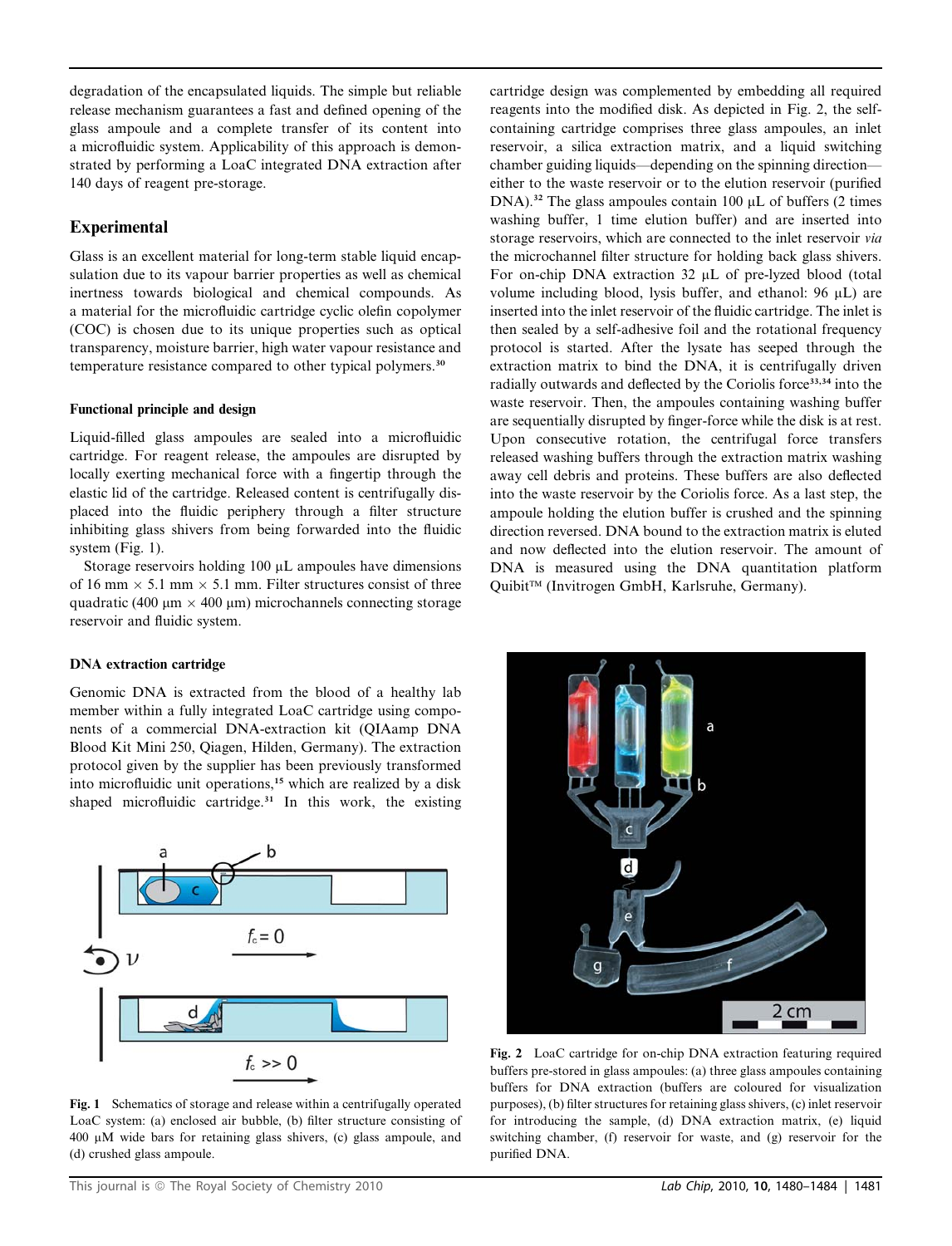#### Fabrication of glass ampoules

The glass ampoules are fabricated from glass tubes (Borosilicate glass, Type 3.3, Hilgenberg, Malsfeld, Germany) of a length of 8 cm and an outer diameter of 5 mm featuring a wall thickness of 70 μm. A micro-bunsen burner (Hilgenberg, Malsfeld, Germany) is used for transforming glass tubes into liquid containing ampoules. The double-nozzle burner provides a thin blue flame (diameter  $\approx$  3 mm) with a maximum temperature of 1560 °C. For producing liquid-filled glass ampoules the centre of the glass tube is manually and slowly rotated in the flame until two vessels are obtained, which are closed at one side. Liquid samples are cooled down to the freezing point to minimize the impact of heat during the subsequent fusing process. Then, a volume of  $100 \mu L$ is pipetted into the vessel and the upright liquid-containing vessel is brought into contact with the flame circa 8 mm above the liquid level. Upon shrinkage of the tube to about 50% of its diameter, the vessel is pulled out of the flame, cooled down to room temperature, and finally hermetically sealed by further heating. This repeated process of heating and cooling reduces the impact of the heat on the encapsulated liquid. The whole process is finished in about 30 seconds and results in ampoules of 15 mm  $\pm$  1 mm length holding 100  $\mu$ L of liquid.

#### Fabrication of microfluidic cartridge

Fluidic layouts are designed using the software tool AutoCAD 2007 (Autodesk, München, Germany) and realized by a conventional CNC-milling machine (Mini-Mill 3 Pro, Minitech Machinery, Georgia, USA). The microfluidic channels are milled into TOPAS® COC 5013 disks (microfluidic ChipShop, Jena, Germany) with a diameter of 115 mm and a thickness of 6 mm. Liquid containing ampoules are inserted manually into a milled cartridge and sealed by a slightly elastic self-adhesive PCR film (AB-0558, Fisher Scientific GmbH, Schwerte, Germany).

#### Results and discussion

The glass ampoule pre-storage concept is investigated as a candidate for liquid reagent storage on the centrifugal microfluidic cartridge. The centrifugal microfluidic platform relies on forces and pseudo-forces occurring in a rotating microfluidic substrate. Typical microfluidic unit operations of this platform are reviewed elsewhere.15,35–37 Fluidic experiments are performed on a centrifugal test stand, which monitors liquid movement with a high-speed CCD camera.<sup>38</sup>

#### Opening mechanism

Force for ampoule disruption is exerted through the flexible lid of the disk by a finger. The mean force for crushing a glass ampoule (70  $\mu$ m wall thickness) is measured with a push-pull device (Z010, ZWICK/Roell, Ulm, Germany) to be  $9.0 \text{ N (CV } = 32\%,$  $n = 5$ ). Upon crushing, the ampoules implode due to the negative pressure inside relative to atmospheric pressure contributing to an entire liquid release. This is owed to the encapsulation process where warm air is enclosed in the ampoules, which contracts upon cooling down. Shortly after disruption, the released liquids remain in the storage reservoir. Upon rotation, the centrifugal force transfers the released content via the filter-structure into the

downstream microfluidic system. During this step, forces of  $\sim$  500  $\times$  g occur at the radial position of the filter-structure. In comparison to that, this foil requires forces higher than  $2500 \times g$ for delamination. Liquids have been successfully released in more than 20 tests. Optical inspection of the released content confirmed the exclusion of particles and contact between the adhesive foil and the substrate. To underline this statement, we complemented another LoaC cartridge for performing a genetic assay with reagent pre-storage.<sup>39</sup> Also here, no interference with the optical readout system occurred in the measuring cavities.

Sealing has not been investigated yet for suitability to longterm storage. Nevertheless, we do not expect a degradation of the adhesive since this foil is routinely used for sealing microtiter plates. At current experiments we use another sealing technique developed at our department<sup>40</sup> with a bonding strength factor  $\sim$ 2 higher than the used foil.

#### Released volume

The total recovered volume from crushed ampoules is measured after 120 s of rotation at  $f = 70$  Hz to be 98.7 µL out of 100 µL initial volume (CV = 2.5%,  $n = 6$ ). Fig. 3 shows a glass ampoule holding  $100 \mu L$  coloured water (left) and the crushed capsule with the released and transferred content (right). Release of 100% pre-stored liquid volume was not possible due to a pinning of droplets in the  $\mu$ L range within the storage reservoir. This is a general property of sub- $\mu$ L volumes within microchannels and not specific to this storage concept.

#### Long-term storage

Glass ampoules containing 100  $\mu$ L H<sub>2</sub>O or ethanol are periodically weighed using a microbalance (SC2, Sartorius, Göttingen,



Fig. 3 Storage and release structure on a centrifugally operated LoaC cartridge. Glass ampoule filled with 100 mL of black ink in a sealed storage reservoir (left). After exerting manual force through the flexible lid of the cartridge, released content is centrifugally transferred into the fluidic periphery.  $98.7 \mu L$  out of 100  $\mu L$  are transferred through thin microchannels, excluding shivers (right). Force for shivering is punctual exerted with a fingertip. Therefore, the upper part of the ampoule is still intact.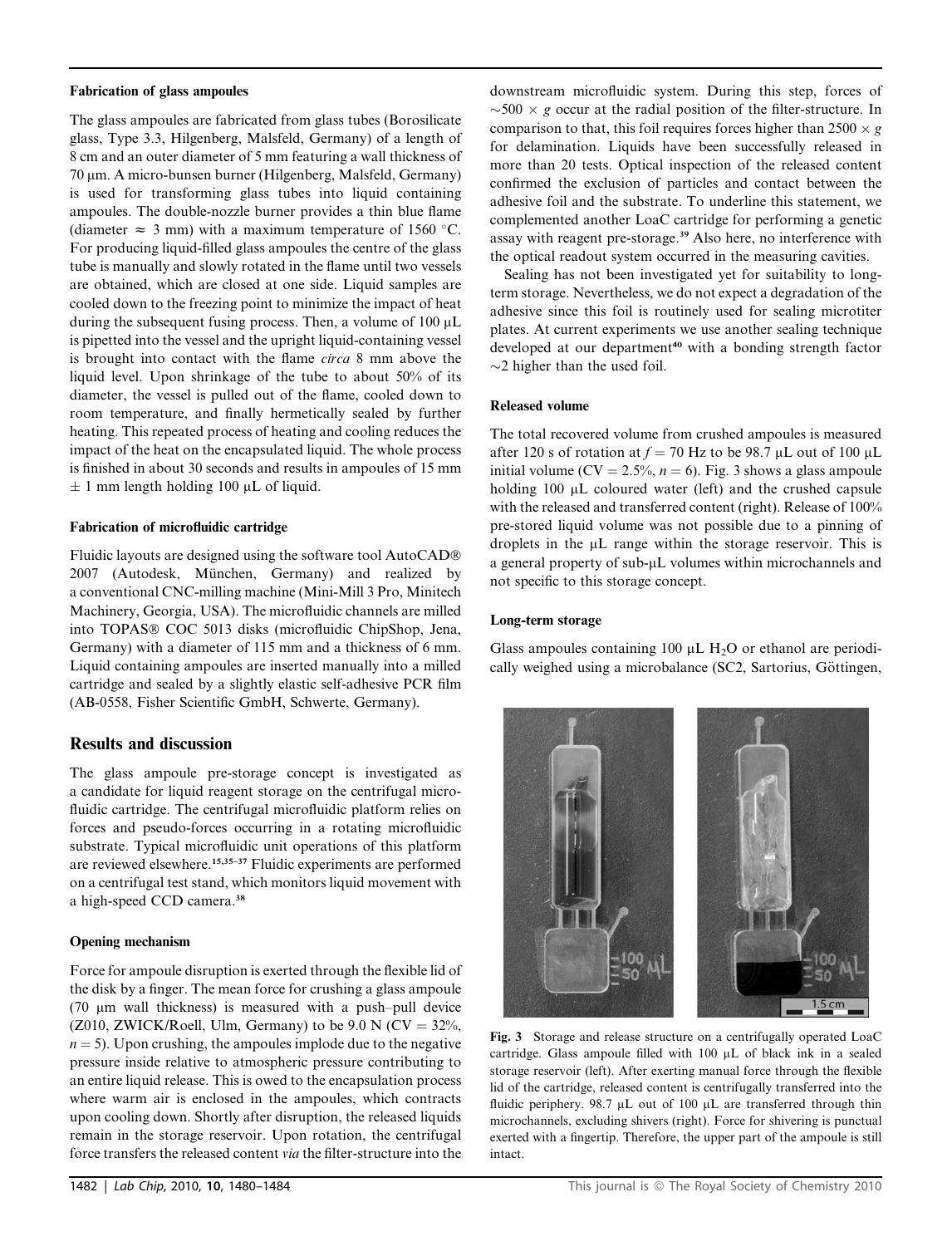|  | <b>Table 1</b> Weight of $H_2O$ filled ampoules (mg) |  |  |  |
|--|------------------------------------------------------|--|--|--|
|--|------------------------------------------------------|--|--|--|

| Time/days    | Ampoule 1                              | Ampoule 2 | Ampoule 3 | Ampoule 4 | Ampoule 5 | Error/mg |
|--------------|----------------------------------------|-----------|-----------|-----------|-----------|----------|
| $\mathbf{0}$ | 163.32                                 | 140.74    | 177.57    | 156.31    | 173.66    | 0.01     |
| 70           | 163.33                                 | 140.75    | 177.57    | 156.31    | 173.65    | 0.01     |
| 140          | 163.31                                 | 140.72    | 177.56    | 156.30    | 173.63    | 0.01     |
| 210          | 163.33                                 | 140.73    | 177.57    | 156.33    | 173.64    | 0.01     |
| 300          | 163.34                                 | 140.75    | 177.57    | 156.31    | 173.65    | 0.01     |
| Table 2      | Weight of ethanol filled ampoules (mg) |           |           |           |           |          |
| Time/days    | Ampoule 1                              | Ampoule 2 | Ampoule 3 | Ampoule 4 | Ampoule 5 | Error/mg |

0 155.47 164.83 158.99 170.33 141.49 0.01 70 155.47 164.83 159.00 170.33 141.48 0.01 140 155.45 164.79 158.98 170.30 141.46 0.01 210 155.46 164.83 158.98 170.33 141.49 0.01 300 155.46 164.83 158.99 170.32 141.48 0.01

Germany) with an accuracy of 0.01 mg. Within this precision,  $>99.97\%$  volume constancy for 10 fused ampoules (5  $\times$  H<sub>2</sub>O,  $5 \times$  ethanol) is confirmed after 300 days for H<sub>2</sub>O (Table 1) and ethanol (Table 2). For some liquid reagents, storage conditions below the freezing point are required. To test the suitability of this concept for this requirement, ten ampoules containing 100 µL H<sub>2</sub>O have been kept at  $-20$  °C for 60 days. No crushing of the ampoules occurred due to the volumetric expansion upon formation of ice crystals.

#### DNA extraction

DNA from human blood was extracted with the microfluidic cartridge depicted in Fig. 2. The highest DNA yield (6.2 ng  $\mu L^{-1}$ ) whole blood) obtained in six extractions was 77% compared to an off-disk reference extraction (8.0 ng  $\mu$ L<sup>-1</sup> whole blood) performed with the commercial DNA extraction kit. Ten capsules each of two washing buffers and one elution buffers from the DNA extraction kit have been encapsulated and have shown no detectable liquid loss after 140 days. The successful experiments demonstrate the suitability of this storage concept for performing LoaC-based assays.

#### **Conclusion**

''A major challenge for diagnostic applications is how to store wet  $[...]$  chemicals in sealed reservoirs within the disposable package." (Huang et al.)<sup>1</sup>

This quote documents the relevance of liquid reagent storage concepts for mobile POC systems. This work presents a novel generic liquid storage concept useful for any LoaC cartridges. It is based on fusing liquid reagents into glass ampoules. We have shown that this concept features a defined and controlled liquid release and the outstanding possibility of long-term storage compared to state-of-the-art concepts.27,28 DNA extraction in a fully integrated LoaC cartridge containing all required liquid buffers on-chip shows the applicability of our approach.

The leading advantages of our storage concept using glass as a material for encapsulation over others using e.g. polymers are the outstanding properties of glass, like moisture resistance and chemical inertness. Hermetic encapsulation of liquid reagents

enables storage of liquids and lyophilized reagents on the same chip. Temperature sensitive substances can be gently encapsulated by introducing chilled or frozen reagents into the glass tubes to be fused. High-throughput processes for fabricating liquid-containing glass vessels are well established in the medical and pharmaceutical industry. Due to the price of  $\sim$ 10 Eurocents per ampoule, they are well suited for disposable LoaC cartridges.

#### Acknowledgements

We gratefully acknowledge financial support by the German Federal Ministry of Education and Research (project SONDE, grant number 13N10116).

#### References

- 1 Y. Huang, E. L. Mather, J. L. Bell and M. Madou, Anal. Bioanal. Chem., 2002, 372, 49–65.
- 2 P. S. Dittrich and A. Manz, Nat. Rev. Drug Discovery, 2006, 5, 210– 218.
- 3 D. R. Reyes, D. Iossifidis, P. A. Auroux and A. Manz, Anal. Chem., 2002, 74, 2623–2636.
- 4 Y. N. Xia, J. A. Rogers, K. E. Paul and G. M. Whitesides, Chem. Rev., 1999, 99, 1823–1848.
- 5 H. Becker, C. Gartner, H. Becker and C. Gartner, Electrophoresis, 2000, 21, 12–26.
- 6 H. Andersson and A. van den Berg, Lab Chip, 2004, 4, 98–103.
- 7 M. A. Schwarz and P. C. Hauser, Lab Chip, 2001, 1, 1–6.
- 8 P. Abgrall and A. M. Gue, J. Micromech. Microeng., 2007, 17, R15– R49.
- 9 J. Atencia and D. J. Beebe, Nature, 2005, 437, 648–655.
- 10 H. Becker, Lab Chip, 2009, 9, 1659–1660.
- 11 G. A. Posthuma-Trumpie, J. Korf and A. van Amerongen, Anal. Bioanal. Chem., 2009, 393, 569–582.
- 12 S. Rosen, Market Research Report, Kalorama Information, Connecticut, USA, 2007.
- 13 T. J. Clark, P. H. McPherson and K. F. Buechler, Point of Care, 2002, 1, 42–46.
- 14 A. Warsinke, Anal. Bioanal. Chem., 2009, 393, 1393–1405.
- 15 S. Haeberle and R. Zengerle, Lab Chip, 2007, 7, 1094–1110.
- 16 Y. Kasahara and Y. Ashihara, Clin. Chim. Acta, 1997, 267, 87–102. 17 W. K. Fong, Z. Modrusan, J. P. McNevin, J. Marostenmaki, B. Zin
- and F. Bekkaoui, J. Clin. Microbiol., 2000, 38, 2525–2529. 18 P. A. Auroux, D. Iossifidis, D. R. Reyes and A. Manz, Anal. Chem.,
- 2002, 74, 2637–2652.
- 19 J. G. Lee, K. H. Cheong, N. Huh, S. Kim, J. W. Choi and C. Ko, Lab Chip, 2006, 6, 886–895.